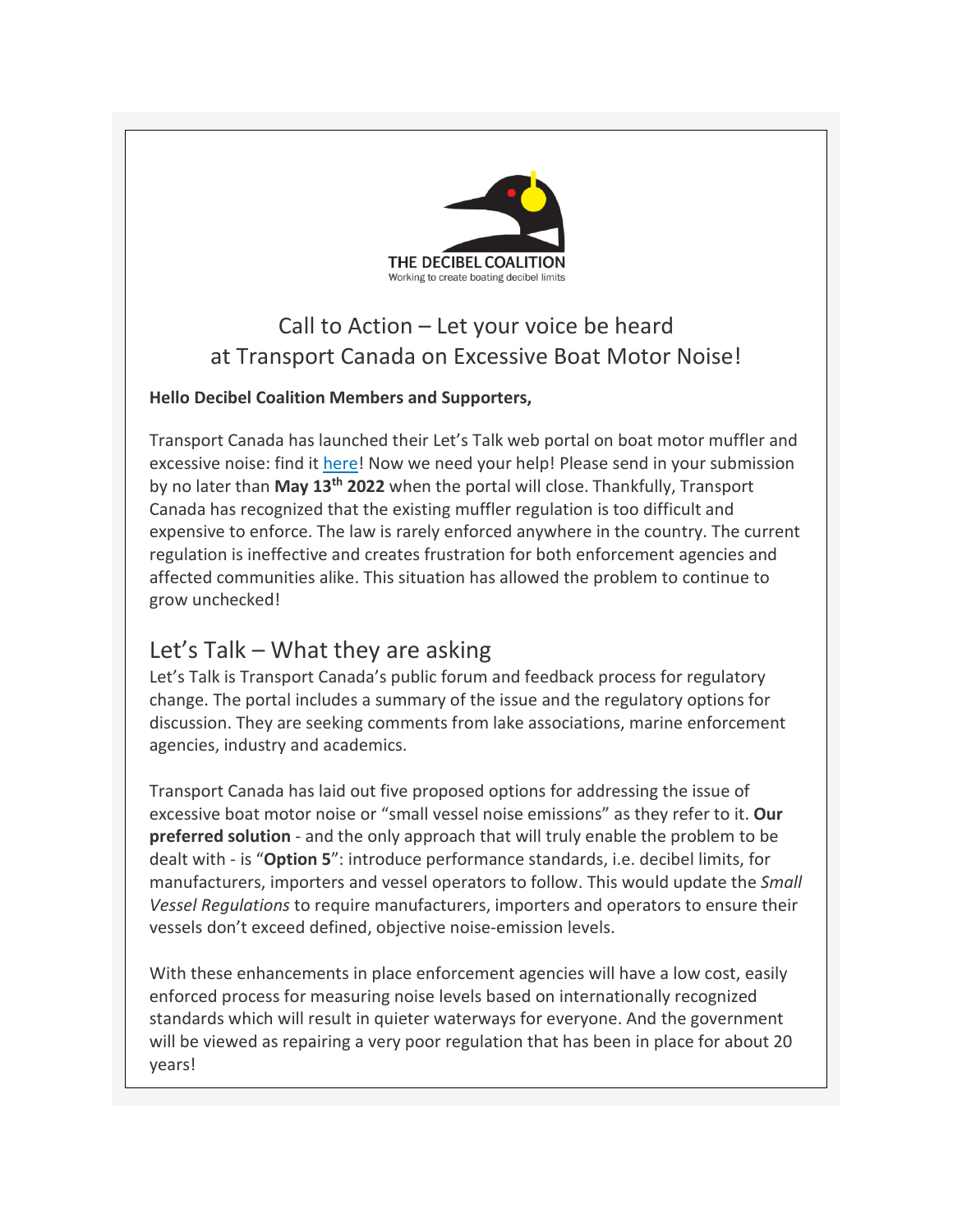### How Can Your Organization Help?

**We need you to submit your comments and support via th[e Let's Talk portal](https://r20.rs6.net/tn.jsp?f=001DM6pEO7JCaHIC4hkPka5XoLH8oUUPF2gc9QEOJVVA0JHVlkX_0la7FonnJCKNRaxSkvKj4J7lji4vGSN_k1E9Nv73AOuY_D2BszhClV3vmTieIQL_htsh6On1T3E_7qFAj0b0c56PQe68d22BZ3n7bTSh-BrcP6N&c=5SE4zAJwW4B1cw1vc-4IjUf-b_3-piQF86jMv5gG69MqV0uU_f7v9w==&ch=XKjpn9CecjwzDuvfqUS3E0KsYVznuefiYGRXN7GPoAuHJLv99a9Svg==) supporting Option 5.** You will be required to register before answering. To facilitate your submission, below is a template response which addresses the question.

**It is IMPORTANT that you tailor the template response to reflect the specific issues and sentiments of you/your members. It is better that Transport Canada receive unique, independent comments. There is no need to reference the Decibel Coalition. Also, we know there are other issues such as loud stereo on boats (not being addressed at this time). Please keep your comments to the issue of "small vessel noise emissions" as unnecessary information will distract from our goal of decibel limits for motors.**

The consultation is open until **May 13, 2022**. However, we ask that you submit your supportive comments to Transport Canada as soon as possible, ideally before April 15.

With your organization's support, we have made tremendous progress on this issue over the past 2 years. Now is the moment to show Transport Canada that this issue is national, pervasive and getting worse each year. I hope we can count on your support and your participation in the Let's Talk platform

Please do not hesitate to reach out if you have any questions at all. Here is the link again to submit your response. [Let's Talk portal](https://r20.rs6.net/tn.jsp?f=001DM6pEO7JCaHIC4hkPka5XoLH8oUUPF2gc9QEOJVVA0JHVlkX_0la7FonnJCKNRaxSkvKj4J7lji4vGSN_k1E9Nv73AOuY_D2BszhClV3vmTieIQL_htsh6On1T3E_7qFAj0b0c56PQe68d22BZ3n7bTSh-BrcP6N&c=5SE4zAJwW4B1cw1vc-4IjUf-b_3-piQF86jMv5gG69MqV0uU_f7v9w==&ch=XKjpn9CecjwzDuvfqUS3E0KsYVznuefiYGRXN7GPoAuHJLv99a9Svg==) Best regards,

Chronworth

Rob Bosomworth Chair, the Decibel Coalition Director, Safe Quiet Lakes

# **Notes related to Let's Talk - Question #5**

**Question 5: What do you think about introducing performance standards for manufacturers, importers and vessel operators to follow? These standards would make sure vessels don't exceed certain decibel limits.**

- Yes to performance standards. This is the only option that can realistically address excessive boat motor noise levels for both new and existing vessels.
- The standards for manufacturers, importers and vessel operators should include clear, objective, internationally recognized decibel limits (e.g., consistent with the USA and the EU) and should outline efficient and effective enforcement procedures.
- Compliance costs for manufacturers and importers would be minimal.
- Enforcement costs would be low much lower than under the current regulations.